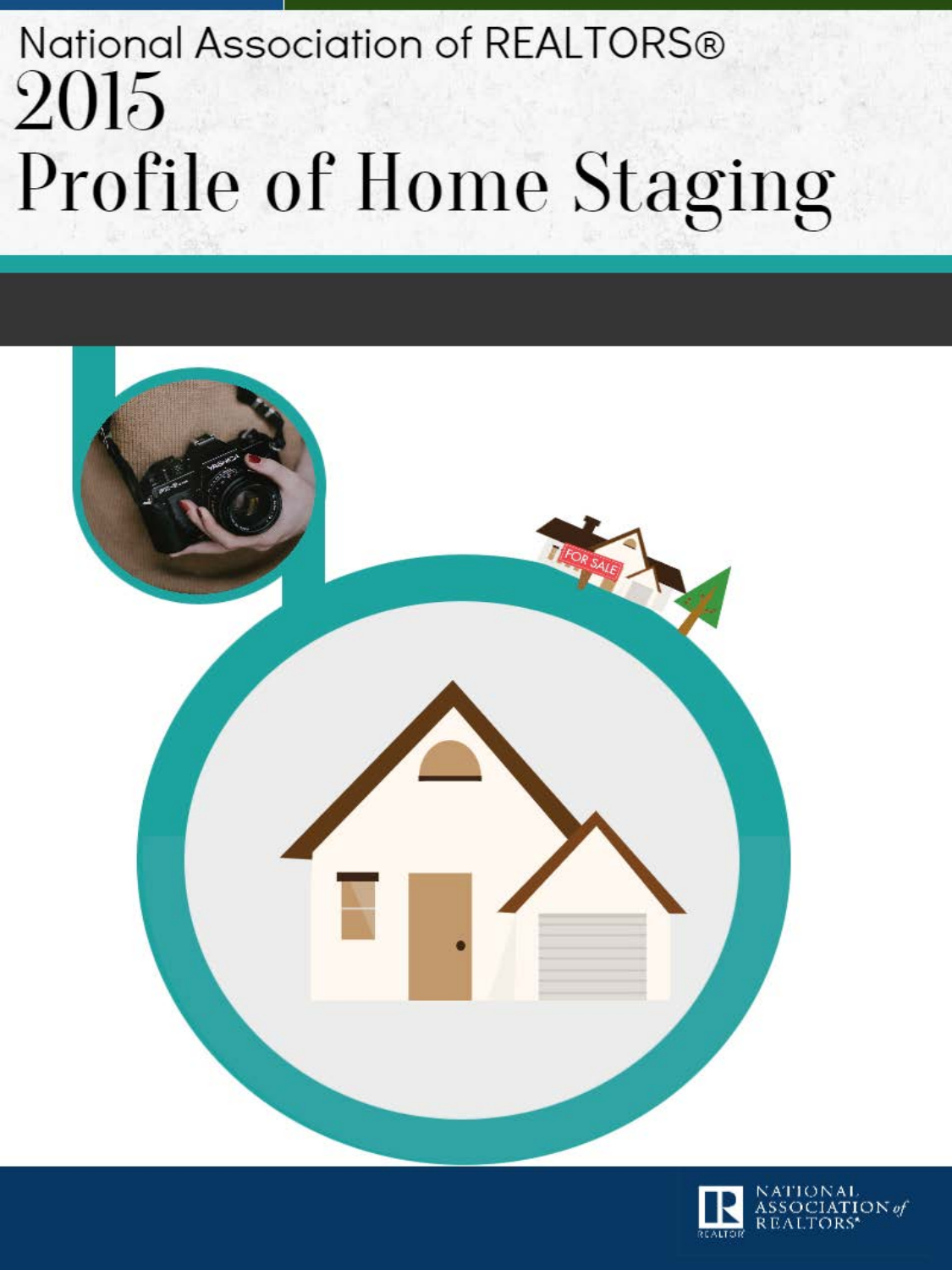## Key Findings

- Among REALTORS<sup>®</sup> who typically represent the buyer, 49 percent report most buyers are affected by home staging and 47 percent report some buyers are affected by home staging.
- For buyers it is easier to visualize the property as a future home (81 percent), buyers are more willing to walk through a home they viewed online (46 percent), will positively impact the value of the home if it is decorated to the buyer tastes (45 percent), and buyers are more willing to overlook other property faults (28 percent).
- Among sellers' agents 34 percent stage all homes, 13 percent stage difficult homes to sell, and four percent stage only high price bracket homes. Forty-four percent suggest the seller de-clutter and fix property faults only and do not stage the home.
- The median dollar value to stage a home is \$675 for each home.
- Among homes that are staged: 62 percent of sellers' agents offer the home staging services to their sellers, 39 percent of sellers pay for the home before the home is listed, 10 percent of sellers pay after the home is sold, and three percent of agents' firms pay for the home staging service.
- The most important rooms to be staged for buyers matches identically to the rooms that are most common to be staged among sellers—in order: living room, kitchen, master bedroom, dining room, bathroom, children's bedroom, and guest bedroom.
- Thirty-two percent of buyers' agents believe staged homes increases the dollar value buyers are willing to offer by one percent to five percent. Nineteen percent say there is no impact on the dollar value, and 16 percent believe it increases the dollar value buyers are willing to offer by six percent to 10 percent.
- Thirty-seven percent of sellers' agents believe staged homes increases the dollar value buyers are willing to offer by one percent to five percent. Twenty-two percent believe it increases the dollar value buyers are willing to offer by six percent to 10 percent, 10 percent say home staging has no impact on dollar value, and eight percent say home believe staged homes increases the dollar value buyers are willing to offer by 11 percent to 15 percent.

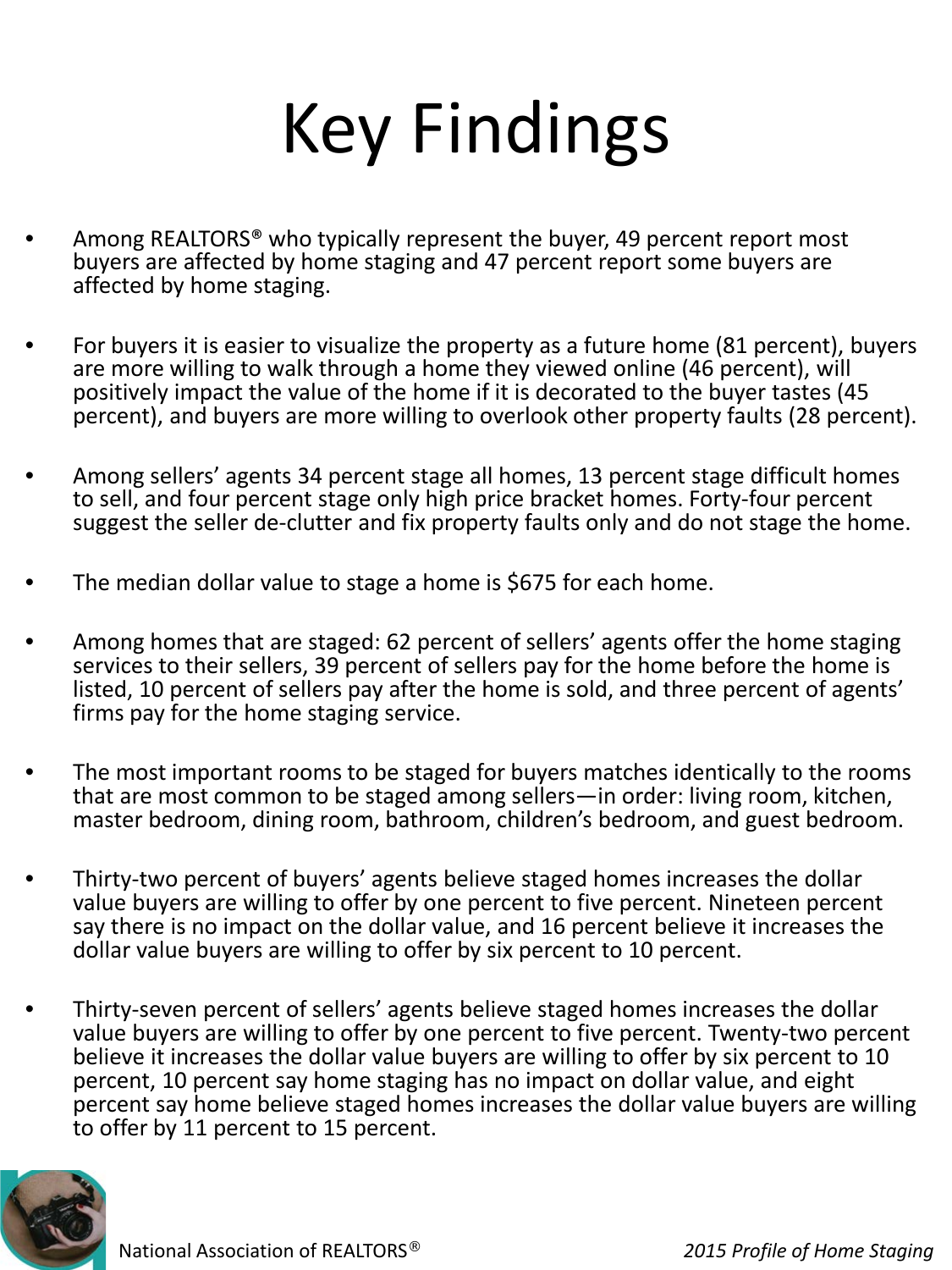#### **Does home staging have an effect on buyer's view of the home?**



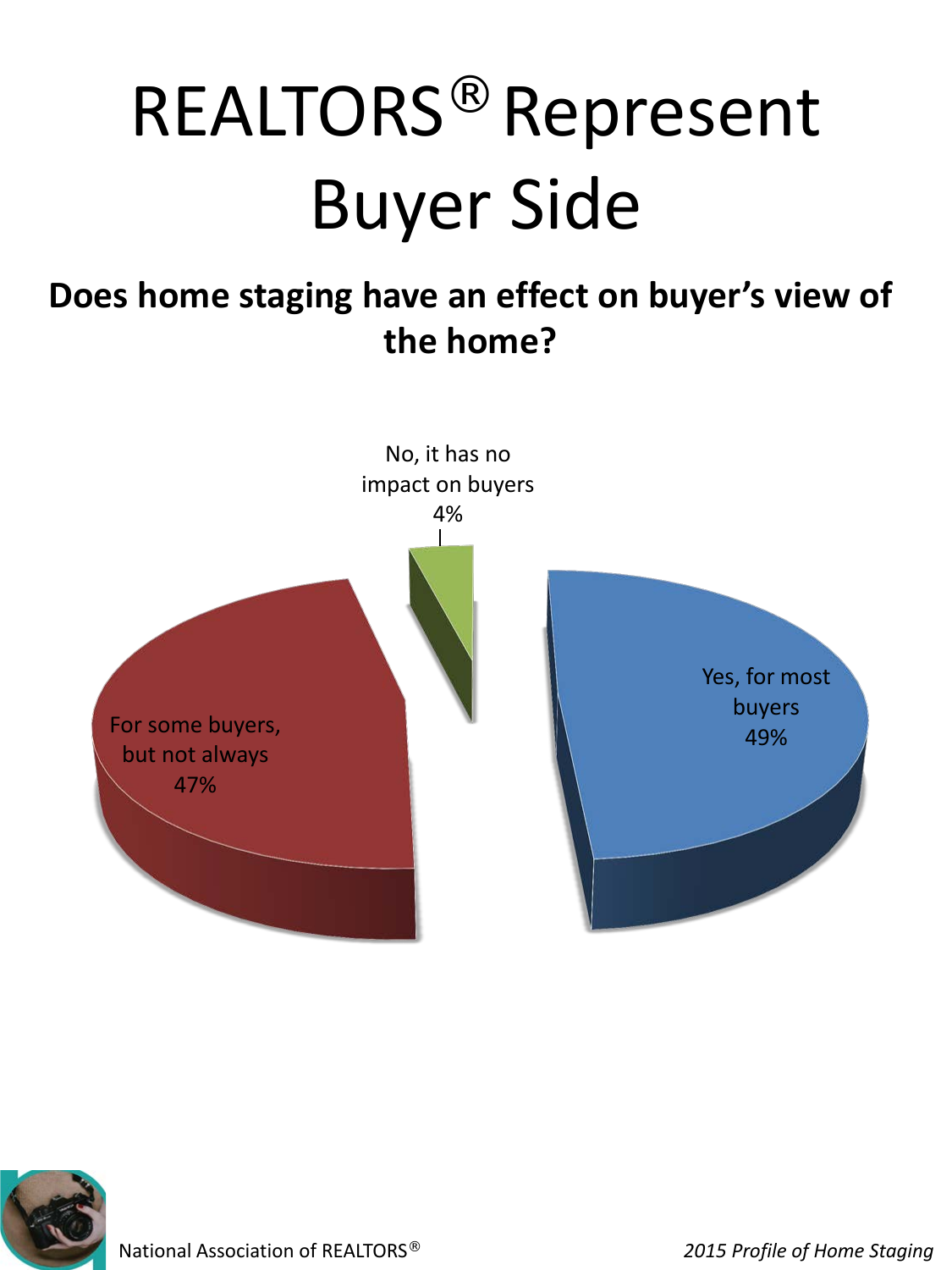#### **Most likely to be impacted by viewing a staged home:**



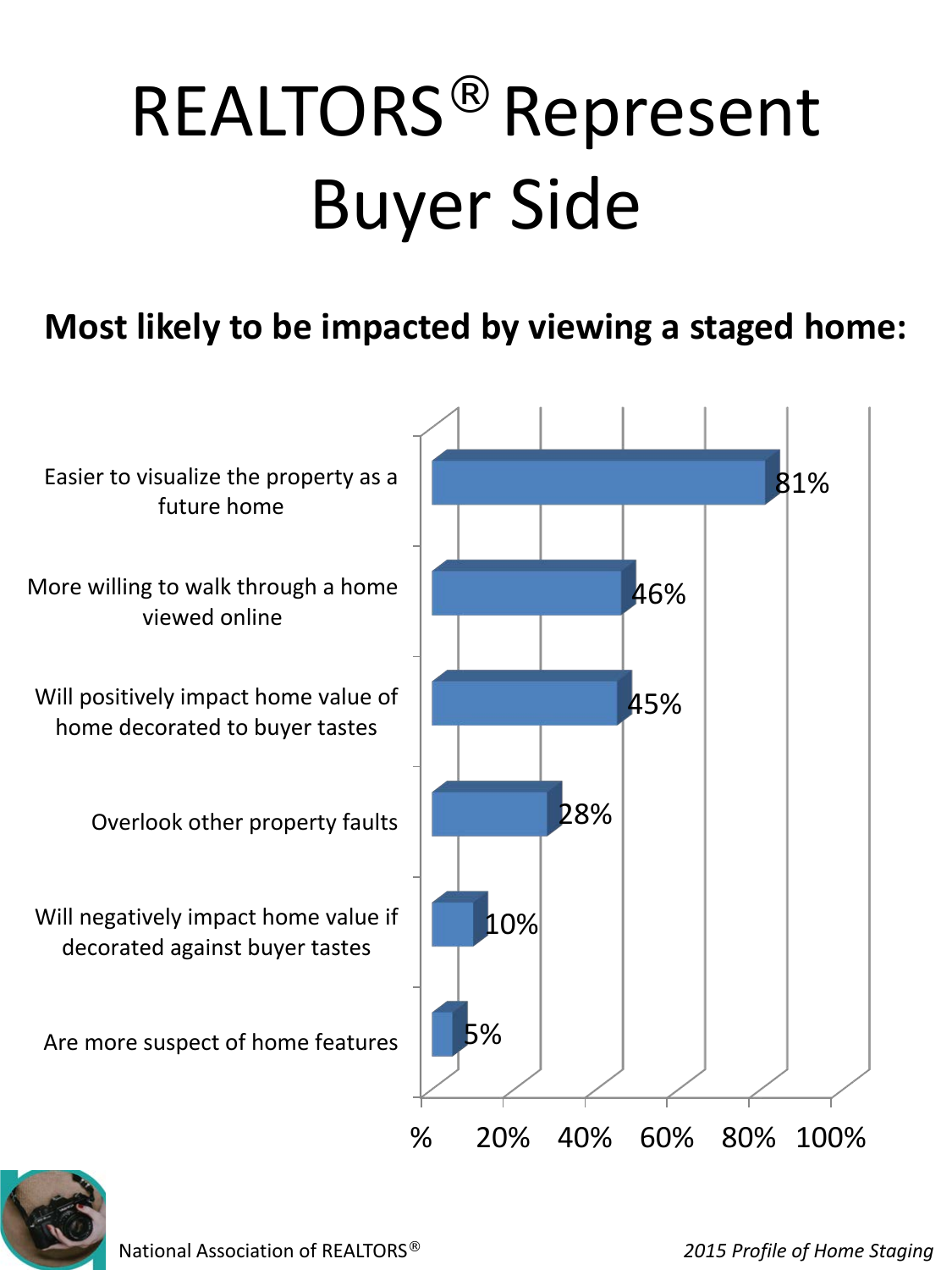#### **Most important rooms to be staged:**

| <b>Ranking of Importance:</b> | Room:                 |
|-------------------------------|-----------------------|
|                               | Living Room           |
|                               | Kitchen               |
| 3                             | <b>Master Bedroom</b> |
|                               | <b>Dining Room</b>    |
| 5                             | <b>Bathroom</b>       |
| 6                             | Children's Bedroom    |
|                               | <b>Guest Bedroom</b>  |

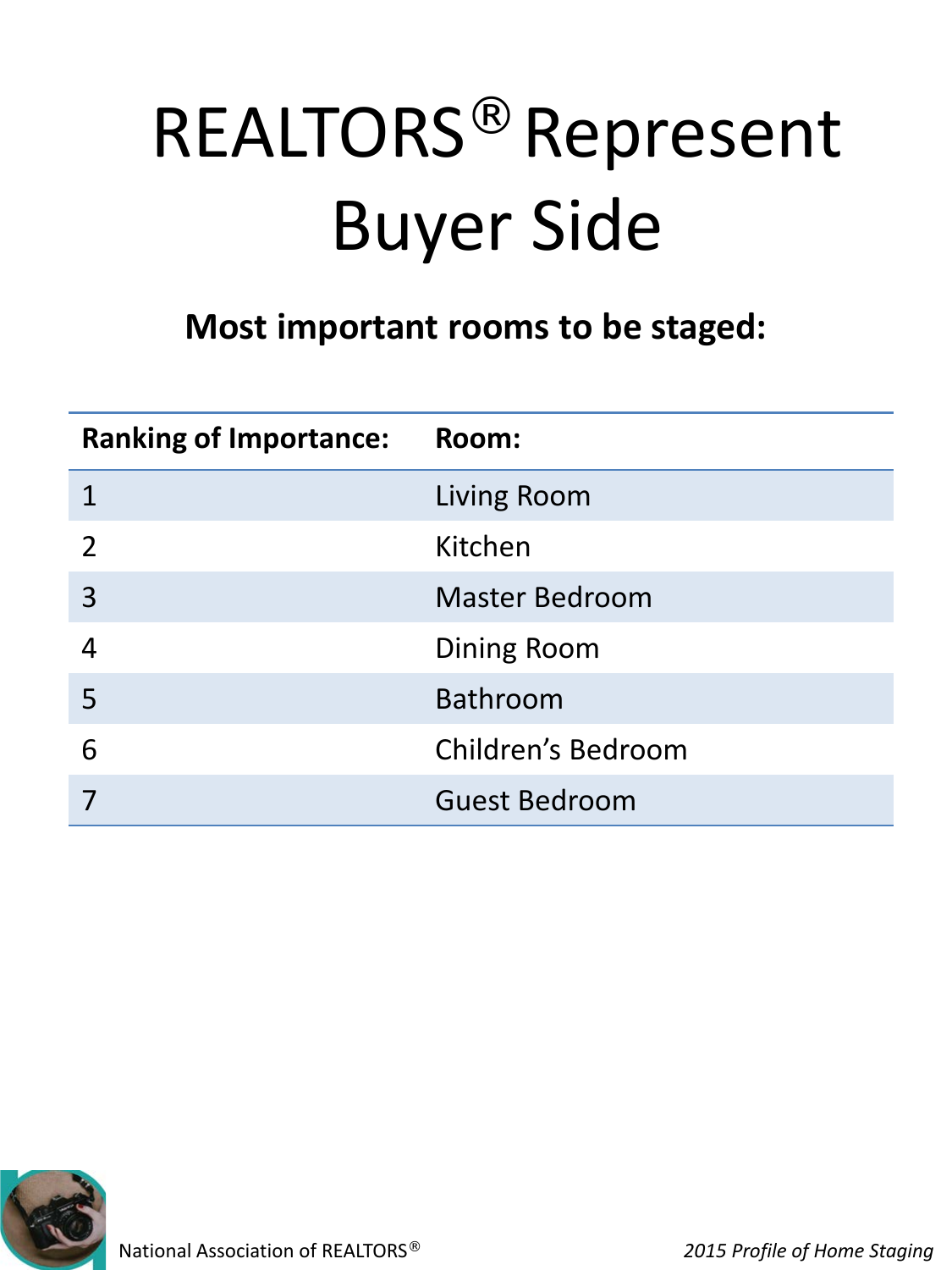**Percent change in the dollar value buyer is willing to offer for a staged home compared to similar home:**



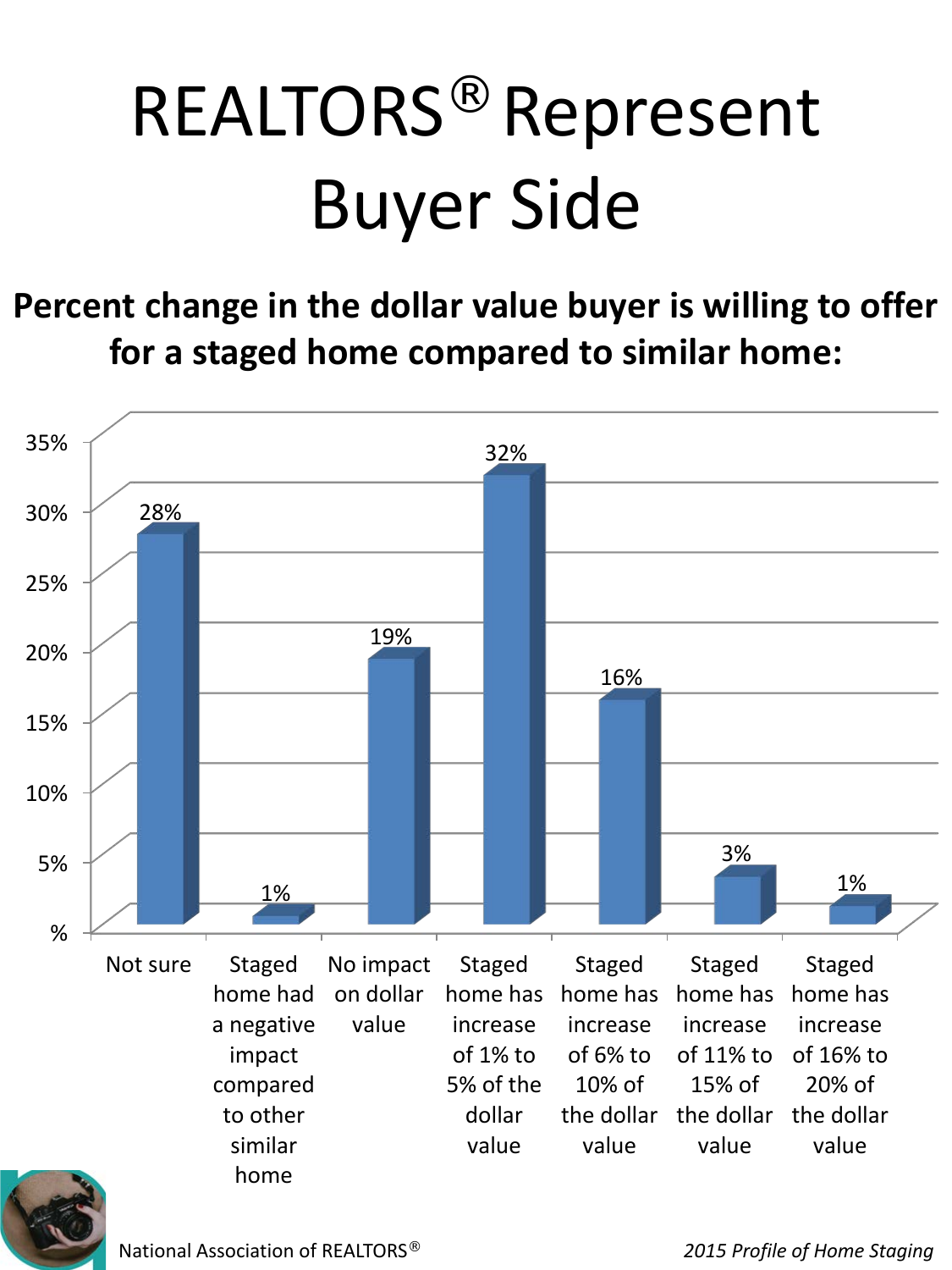#### **Sellers' agents stage homes:**



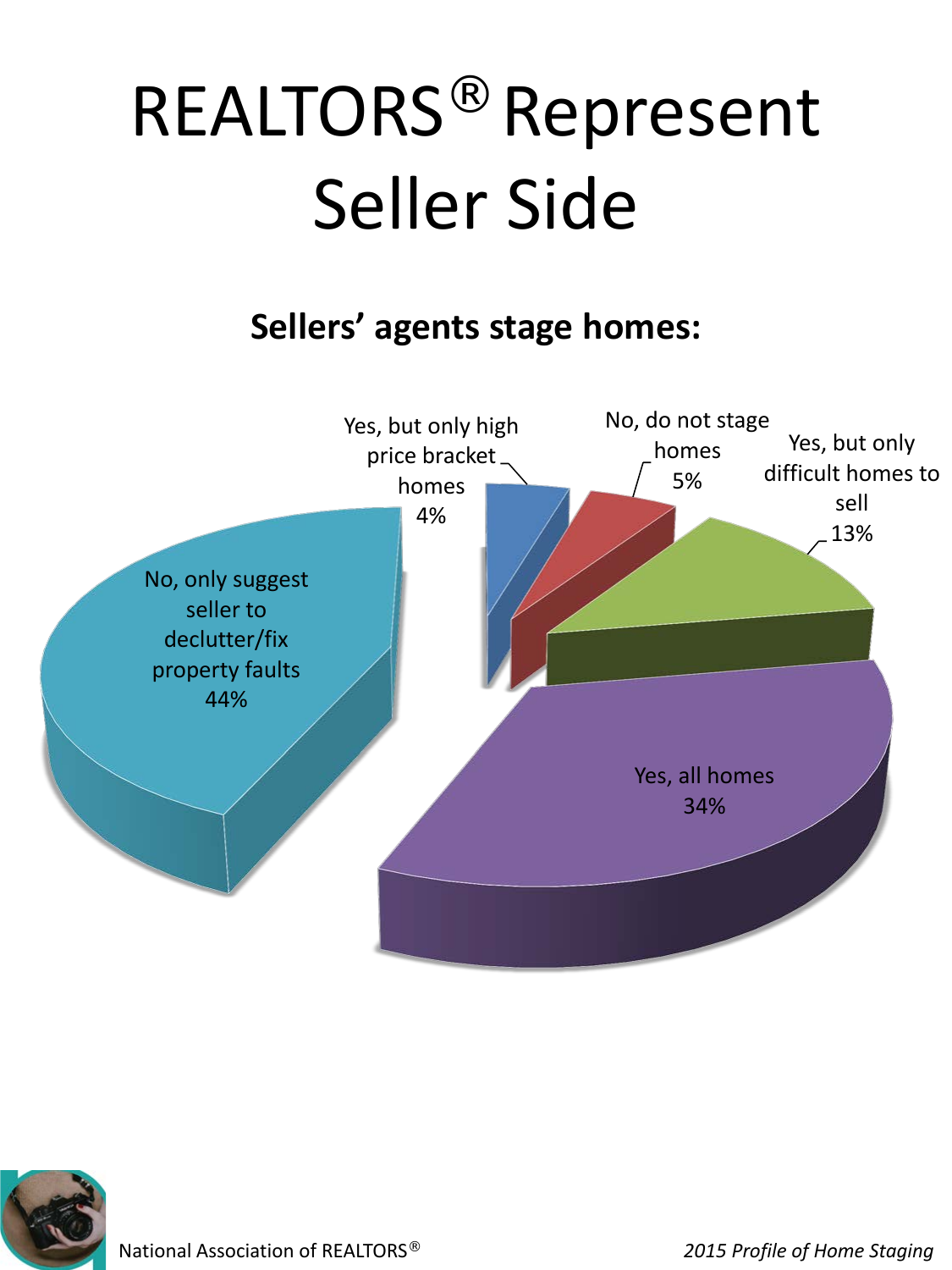#### **Rooms most likely to be staged:**

| <b>Ranking of Importance:</b> | Room:                 |
|-------------------------------|-----------------------|
|                               | Living Room           |
| $\overline{2}$                | Kitchen               |
| 3                             | <b>Master Bedroom</b> |
|                               | <b>Dining Room</b>    |
| 5                             | <b>Bathroom</b>       |
| 6                             | Children's Bedroom    |
|                               | <b>Guest Bedroom</b>  |

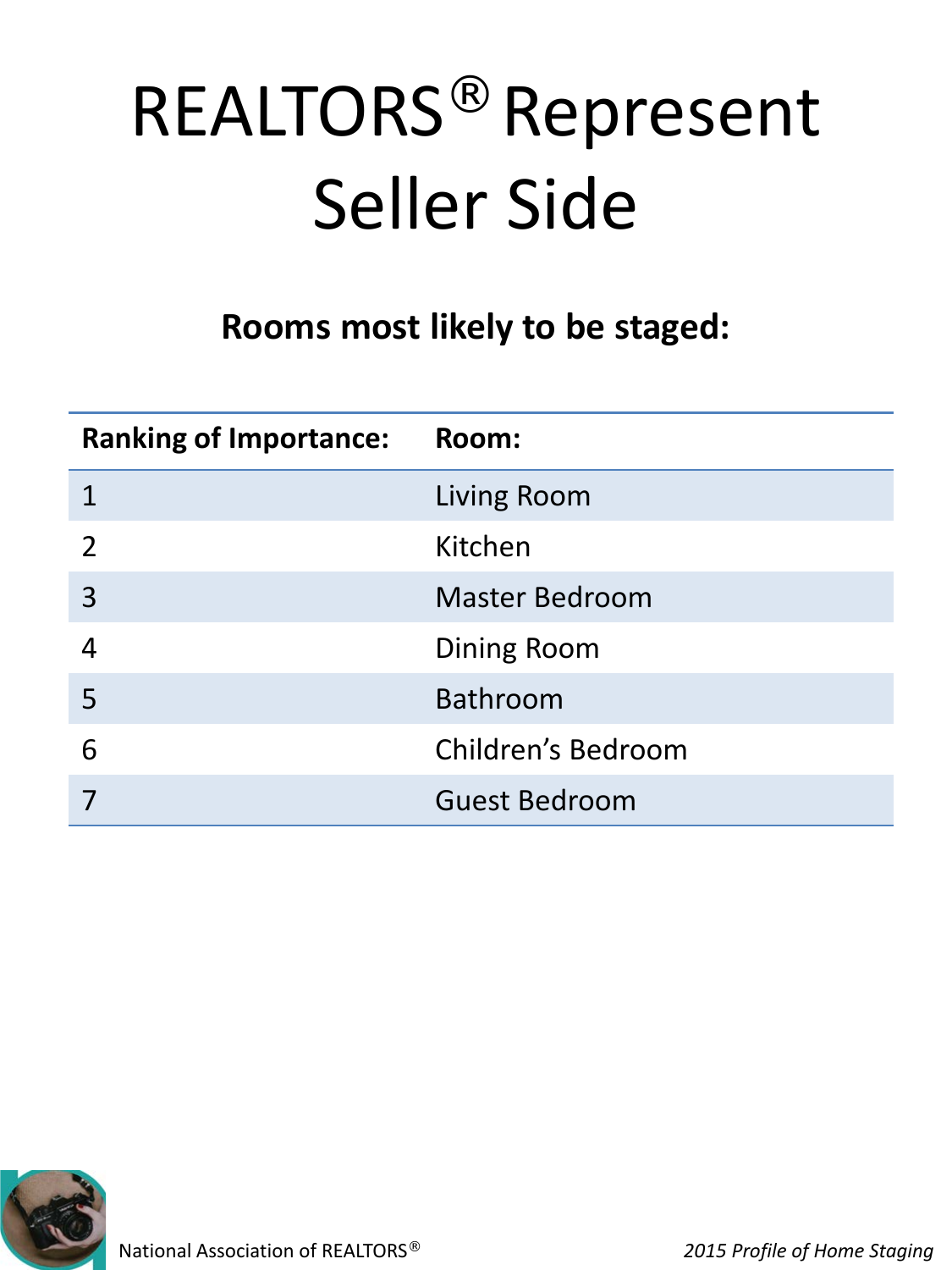## Median dollar value spent on home staging per home:

# S675

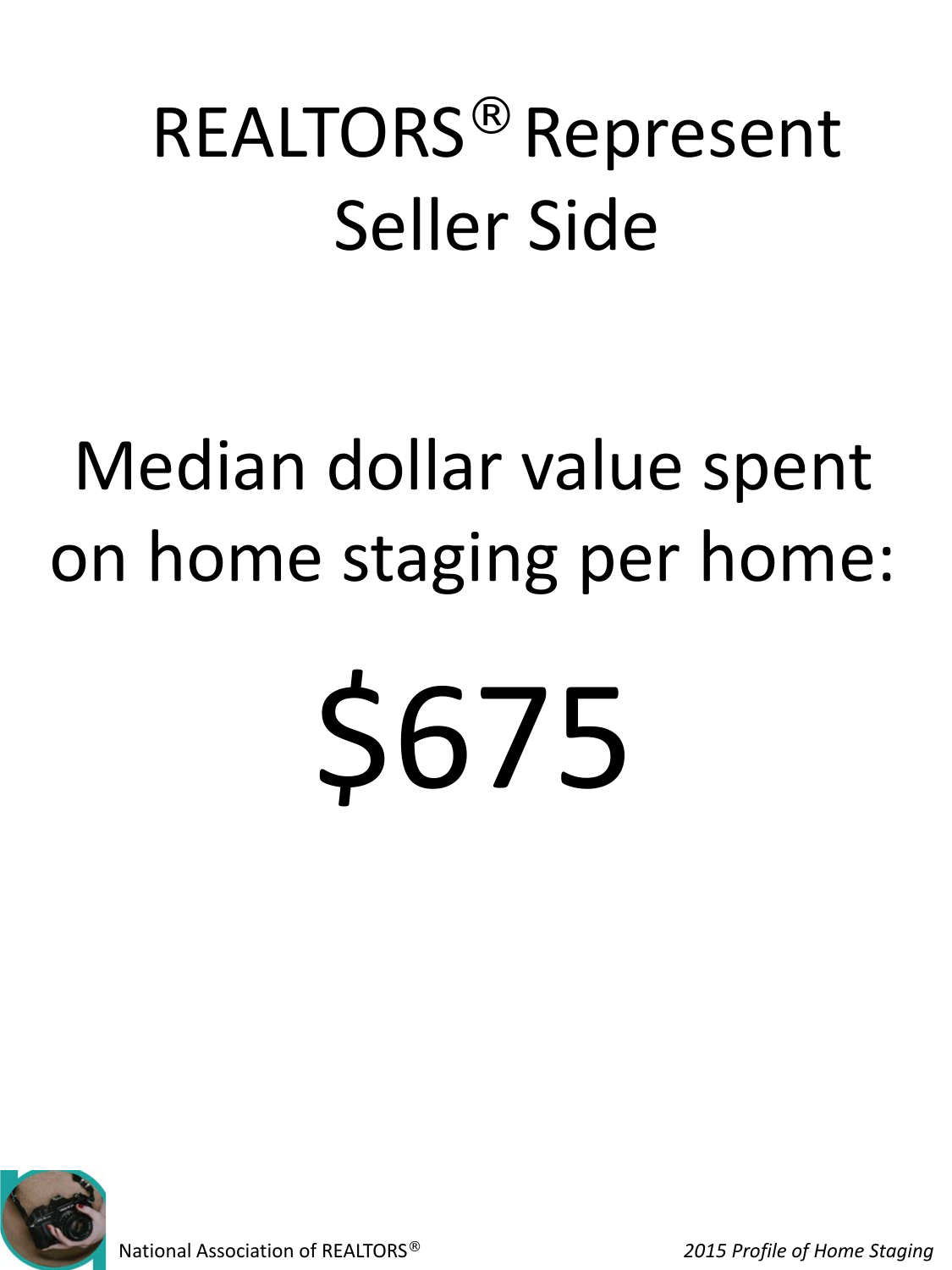#### **How home staging is paid for:**



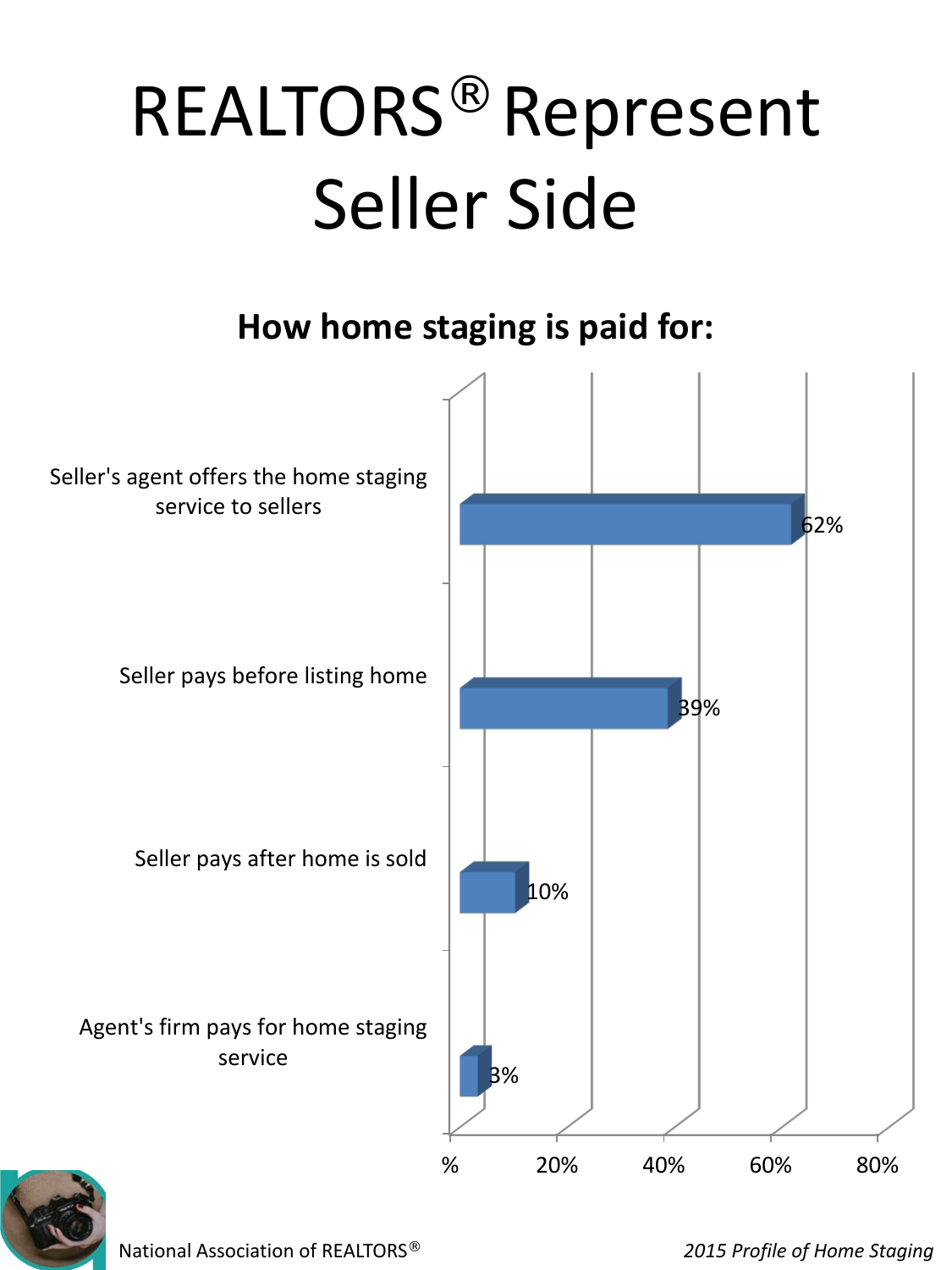**Percent change in the dollar value buyer is willing to offer for a staged home compared to similar home**